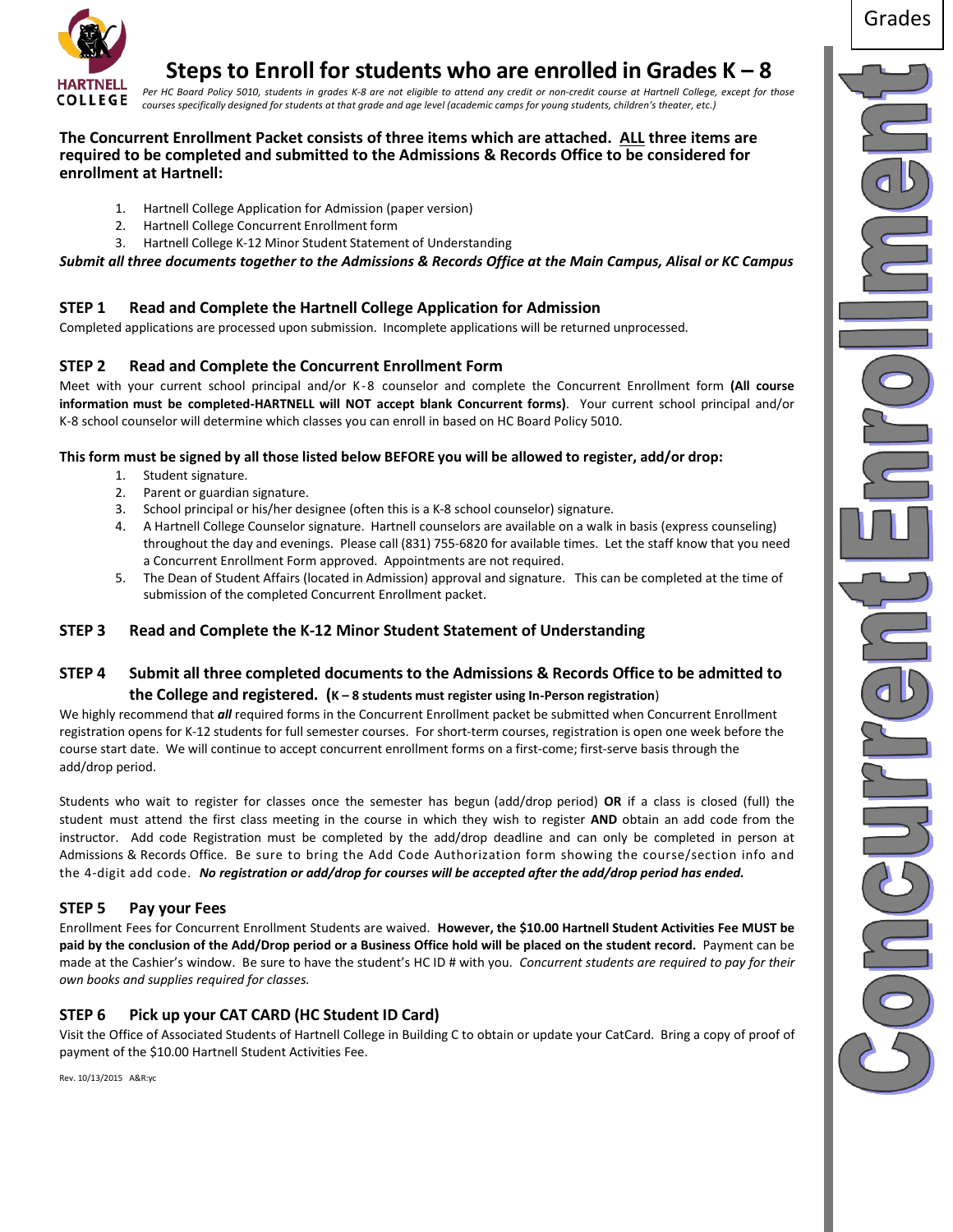*.* 

A&R:ih Rev. 06/12 White: Hartnell Admissions Yellow: H.S. Principal/Designee Pink: Student

# $\overline{\rm M}$ CI IDDENIT ENID $\overline{\rm O}$ I I MENIT

| CONCONNENT ENNOLLIVIENT |                                                                                                                                                                                                                                                                                                                                                 |
|-------------------------|-------------------------------------------------------------------------------------------------------------------------------------------------------------------------------------------------------------------------------------------------------------------------------------------------------------------------------------------------|
|                         | Submit prior to registration to Hartnell College's Admissions & Records Office                                                                                                                                                                                                                                                                  |
|                         | Please print using ink                                                                                                                                                                                                                                                                                                                          |
|                         |                                                                                                                                                                                                                                                                                                                                                 |
|                         | $\text{Telephone} \# \_$                                                                                                                                                                                                                                                                                                                        |
|                         | Current Age:                                                                                                                                                                                                                                                                                                                                    |
|                         |                                                                                                                                                                                                                                                                                                                                                 |
|                         | (The maximum units that can be taken for a Fall or Spring semester is 9.0; for Summer semester the maximum is 6.0 units)<br>This section must be approved & completed by the high school before registration will be processed. Do Not Leave Blank<br>Principal's or Designee's Initials<br>(each course <b>must</b> be initialed for approval) |
|                         | Fall 20 __________ Spring 20 _________ Summer 20 ________<br>Current Grade Level:<br>Date of Birth:<br>The student is recommended for the following courses:<br>Course Name & #<br>English 101                                                                                                                                                  |

# THE FOLLOWING SIGNATURES ARE ALL NECESSARY FOR REGISTRATION

(Please see the reverse for the specific guidelines)

*I declare under penalty of perjury that the statements submitted by me in connection with this recommendation form are true and correct. All materials submitted by me for purposes of admission become the property of Hartnell College. I understand that falsification, withholding pertinent data, or failure to report data changes may*  result in my dismissal. I certify that I understand that by enrolling in courses at Hartnell College that the coursework will become part of my overall academic college *record which includes my overall GPA. I further understand that my grades (including "W" grades) may affect future Financial Aid. I understand that it is my responsibility to register for the courses that are recommended by my high school principal/counselor as shown above. Failure to enroll in recommended courses may result in coursework that may not be accepted at the high school.*

| Student's Signature | Date |
|---------------------|------|
|                     |      |

*I approve of my child taking the above listed course(s) at Hartnell College. I understand that there are privacy restrictions on my child's records and I will be unable to obtain information or transcripts without their written consent. I understand that my child is required to adhere to the academic standards, rules, and regulations of the College. I understand that no extra supervision is provided for minors before, during or after class. I understand that my child may be required to participate on field trips as part of the requirements of the course.*

#### Student's Parent/Guardian Signature Date Date of the Student's Parent Date Date Date

*I am pleased to recommend the above-named student for enrollment in Hartnell College courses. I believe they are academically prepared for the scholastically advanced course(s) listed above. This student has availed themselves of all opportunities to enroll in an equivalent course at their district of attendance, per the Education Code, Sections 48800, 48800.5 and 76001(a),(b).* 

K-12 Principal's or Designee's Signature (Initials or rubber stamps **NOT** acceptable) Date

Hartnell College Counselor's Signature **Date** Date of College Counselor's Signature Date

- - - - - - - - - - - - - - - - - - - - - - - - - - - - - - - - - - - - - - - - - - - - - - - - - - - - - - - - - - - - - - - - - - - - - - - - - - - - - - - - - - - - - - - - - - - - - **(The approval signature below is required for student's in grades K-8 only)**

Associate Vice President for Students Affairs or Designee's Signature **Department Constructs** Date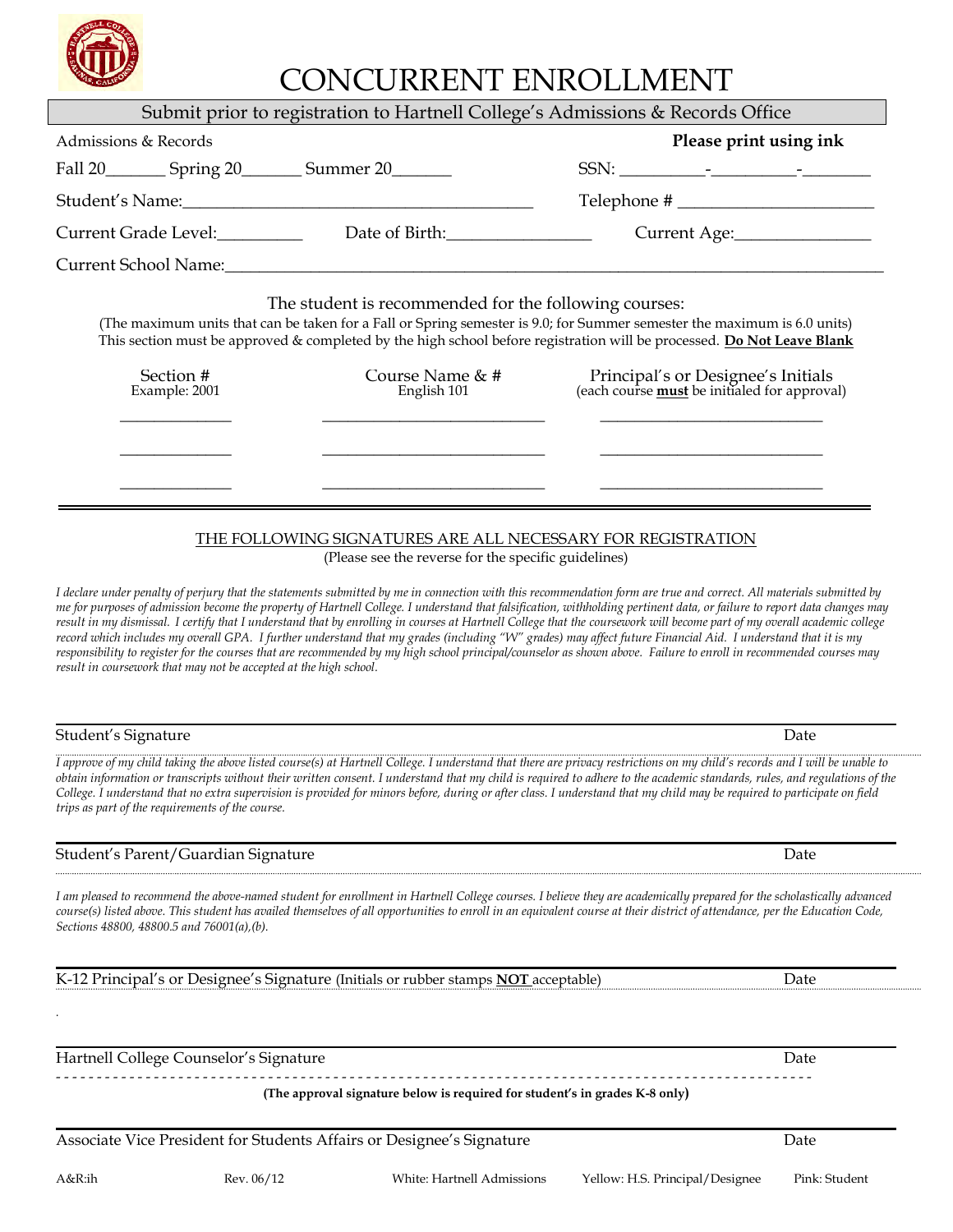

# K – 12 Minor Students Statement of Understanding

Semester/Year: Date:

| Student's Name: |
|-----------------|
|-----------------|

Student ID #/SSN:

It is imperative that parents and their minor children understand that, as a Hartnell student, they are entering a college environment which carries with it certain possible situations, which cannot always be anticipated. The atmosphere of classes reflects a diverse adult student population.

The list below is not meant to create undue concern for parents or the minor students, but only to serve as an advisory so that the minor will have a positive educational experience here at Hartnell College.

RIGHTS OF ACCESS: Under Section 49061 of the Education Code, parents of community college students do not have a right of access to their children's student records, regardless of whether the student is under the age of 18. Also, under federal law Section 1232g of Title 20 of the United States Code), there is a general right of parental access to student records, but not for college students, regardless of age. In accordance with this regulation, a student's college record (including their Hartnell transcript) will be released to the parents only with the written consent of the minor student.

# $\overline{a}$ POSSIBLE SITUATIONS:

- All college coursework and grades earned become a permanent part of the student's official college academic history and transcript.
- Poor grades can affect their academic future in such areas as admission to college/universities, eligibility for financial aid, etc.
- Students must adhere to Hartnell College's Student Code of Conduct. All disciplinary incidents become a part of the student's personal history.
- Students are expected to meet all College deadlines such as dropping by established deadlines, as well as submitting class assignments on time, etc.
- Attendance is required. No one will call if the minor student misses class. It is important for students to adhere to Hartnell College's Attendance Policy.
- Parents are not allowed to be present in the classroom unless they are registered students for that class.
- Instructors cannot inform parents when classes are canceled at the last minute or when the class ends prior to the appointed time. Instructors are not obligated to sit with a child while he/she waits to be picked up.
- Courses may include frank discussion of sensitive topics, and audio-visual presentations may be graphic in the content and/or language.
- Group work, field trips, and/or class presentations may be expected in the class. If required, these activities and assignments will not be modified to accommodate minors.
- Students may be exposed to adult language outside of the classroom.
- Students may have access to brochures such as pregnancy, HIV, sexual harassment, alcohol and drug use. Condoms in vending machines are also available in some male and female restrooms on campus.

# I certify that I have read the "K-12 Minor Students Statement of Understanding" and release him/her to attend Hartnell College as a College student for the semester listed above.

Parent/Guardian Signature Date

 $\overline{a}$